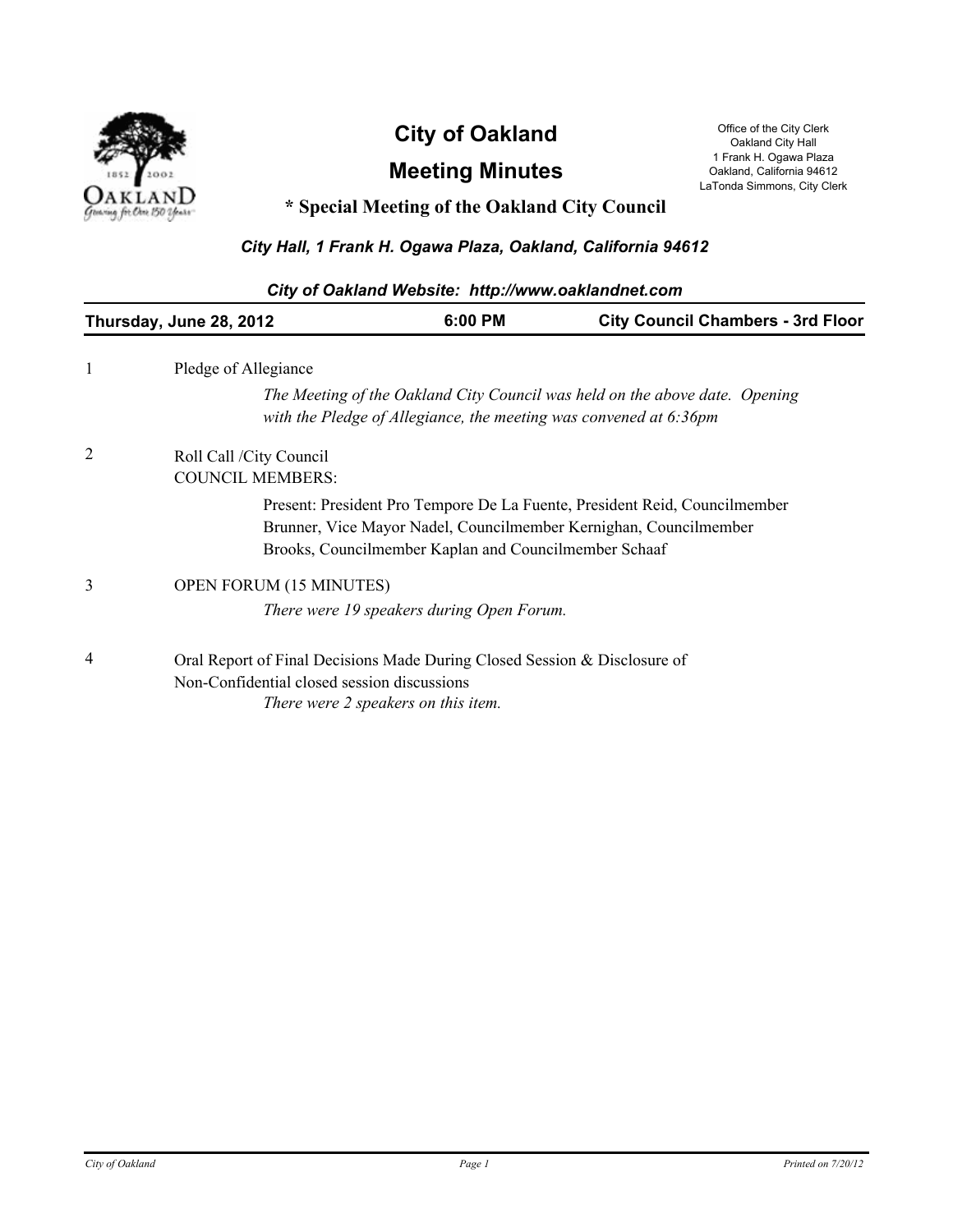| <b>City Council</b> |                                                                                   |                                                                                         |  |  |
|---------------------|-----------------------------------------------------------------------------------|-----------------------------------------------------------------------------------------|--|--|
| 5                   | Subject:                                                                          | 2011 - 2013 Budget Amendment                                                            |  |  |
|                     | From:                                                                             | Office Of The City Administrator                                                        |  |  |
|                     |                                                                                   | Recommendation: Adopt A Resolution Amending The City Of Oakland's Fiscal Year           |  |  |
|                     |                                                                                   | 2011-2013 Biennial Budget, Which Was Adopted Pursuant To Resolution No. 83444 C.M.S.    |  |  |
|                     | 11-0495                                                                           | On June 30, 2011 And Amended By Resolution No. 83693 C.M.S. On January 31, 2012         |  |  |
|                     |                                                                                   | A motion was made by President Pro Tempore De La Fuente, seconded by                    |  |  |
|                     |                                                                                   | Councilmember Brunner, that this matter be Adopted as amended with                      |  |  |
|                     |                                                                                   | additional amendments on the floor as noted in the attached document The                |  |  |
|                     |                                                                                   | motion carried by the following vote:                                                   |  |  |
|                     |                                                                                   | Votes: No; 3 - Councilmember Schaaf, Vice Mayor Nadel and Councilmember                 |  |  |
|                     |                                                                                   | Kernighan                                                                               |  |  |
|                     |                                                                                   | Aye; 5 - Councilmember Brunner, Councilmember Kaplan, President Reid,                   |  |  |
|                     |                                                                                   | Councilmember Brooks and President Pro Tempore De La Fuente                             |  |  |
|                     |                                                                                   | There were 43 speakers on this item.                                                    |  |  |
|                     |                                                                                   | <b>View Report.pdf</b>                                                                  |  |  |
|                     |                                                                                   | <b>View Supplemental Report.pdf</b>                                                     |  |  |
|                     |                                                                                   | <b>View Supplemental Report.pdf</b>                                                     |  |  |
|                     |                                                                                   | <b>View Supplemental Report.pdf</b>                                                     |  |  |
|                     |                                                                                   | <b>View Supplemental Report.pdf</b>                                                     |  |  |
| 6                   | Subject:                                                                          | Master Fee Amendment                                                                    |  |  |
|                     | From:                                                                             | Office Of The City Administrator                                                        |  |  |
|                     |                                                                                   | Recommendation: Conduct A Public Hearing And Upon Conclusion Adopt An Ordinance         |  |  |
|                     |                                                                                   | Amending Ordinance Number 13111 C.M.S. (Master Fee Schedule), As Amended, To            |  |  |
|                     |                                                                                   | Establish, Modify And Delete Fees Assessed By The Office Of The City Administrator,     |  |  |
|                     |                                                                                   | Finance And Management Agency, Oakland Fire Department, Office Of Parks And Recreation, |  |  |
|                     | Department Of Human Services, Public Works Agency, And The Community And Economic |                                                                                         |  |  |
|                     | 11-0496                                                                           | Development Agency                                                                      |  |  |
|                     |                                                                                   | Continued to * Meeting of the Oakland City Council on 7/3/2012                          |  |  |
|                     |                                                                                   | There were 2 speakers on this item.                                                     |  |  |
|                     |                                                                                   | <b>View Report.pdf</b>                                                                  |  |  |
|                     |                                                                                   | <b>View Supplemental Report.pdf</b>                                                     |  |  |
|                     |                                                                                   | <b>View Supplemental Report.pdf</b>                                                     |  |  |
|                     |                                                                                   | <b>View Supplemental Report.pdf</b>                                                     |  |  |
| 7                   | Subject:                                                                          | Councilmember Salary Increase                                                           |  |  |
|                     | From:                                                                             | Councilmember Schaaf                                                                    |  |  |
|                     |                                                                                   | Recommendation: Adopt A Resolution Declining To Accept The Public Ethics                |  |  |
|                     | 11-0587                                                                           | Commission-Approved 2.1% Increase In The Salary For The Office Of Councilmember         |  |  |
|                     |                                                                                   | Continued to * Meeting of the Oakland City Council on 7/3/2012                          |  |  |
|                     |                                                                                   | There were 4 speakers on this item.                                                     |  |  |
|                     |                                                                                   | View Report ndf                                                                         |  |  |

<mark>≀eport</mark>.pd [View Report.pdf](http://oakland.legistar.com/gateway.aspx?M%3dF&ID53d29977.pdf)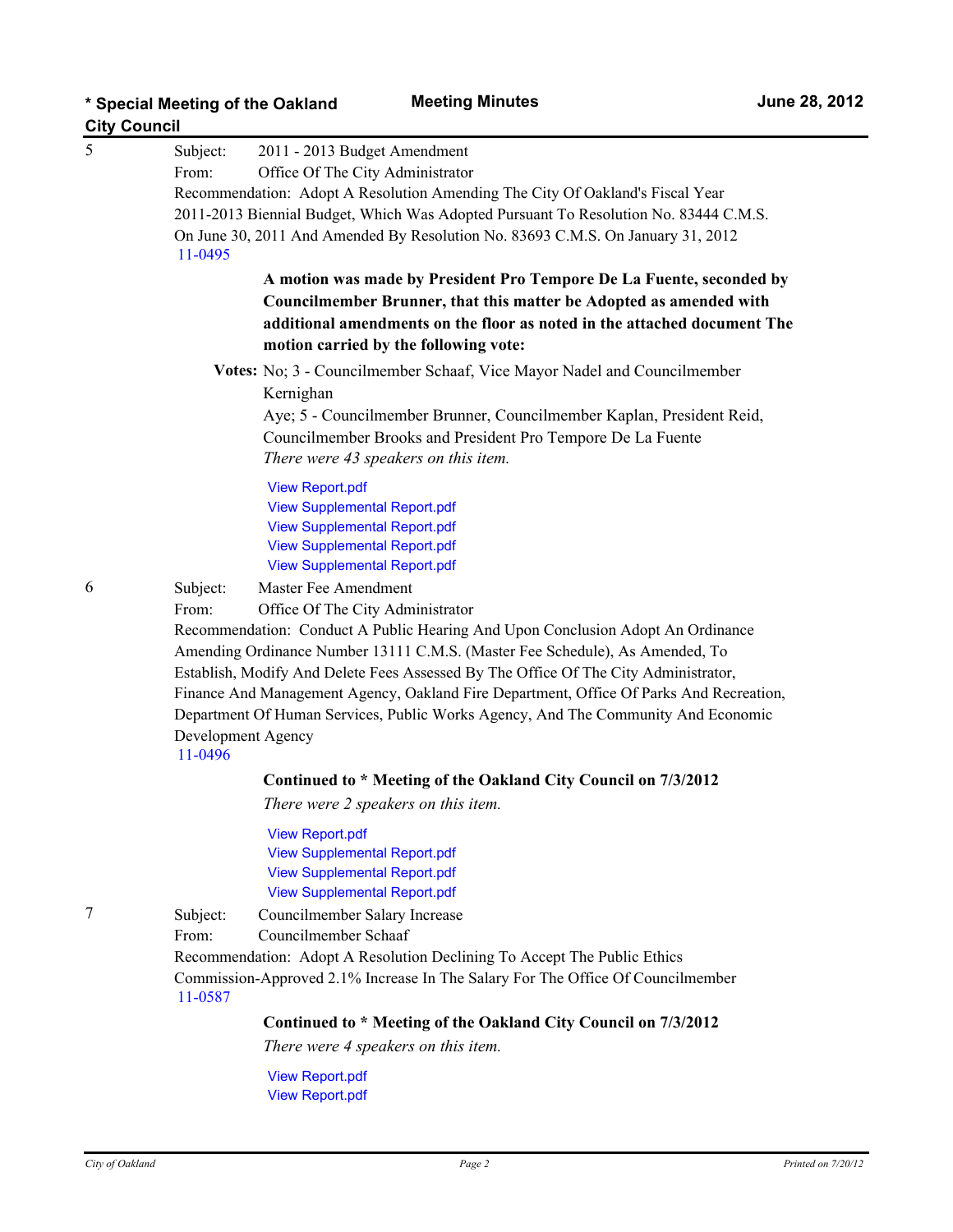| <b>Meeting Minutes</b> | June 28, 2012 |
|------------------------|---------------|
|                        |               |

| 8                                                                                                    | NUMBER NOT USED                                                                          |                                                                                          |  |  |
|------------------------------------------------------------------------------------------------------|------------------------------------------------------------------------------------------|------------------------------------------------------------------------------------------|--|--|
| 9                                                                                                    | Subject:                                                                                 | Sale Of Pension Obligation Bonds                                                         |  |  |
|                                                                                                      | From:                                                                                    | Finance And Management Agency                                                            |  |  |
|                                                                                                      |                                                                                          | Recommendation: Adopt The Following Pieces Of Legislation:                               |  |  |
|                                                                                                      |                                                                                          | 1) An Ordinance Authorizing The Issuance And Sale Of City Of Oakland, California Taxable |  |  |
|                                                                                                      | Pension Obligation Bonds, Series 2012 For The City Of Oakland Police And Fire Retirement |                                                                                          |  |  |
|                                                                                                      | 11-0431                                                                                  | System (PFRS) And Approving Certain Related Matters; And [TITLE CHANGE]                  |  |  |
|                                                                                                      |                                                                                          | A motion was made by Councilmember Brooks, seconded by Vice Mayor                        |  |  |
|                                                                                                      |                                                                                          | Nadel, that this matter be Approved for Final Passage as amended The                     |  |  |
|                                                                                                      |                                                                                          | motion carried by the following vote:                                                    |  |  |
|                                                                                                      |                                                                                          | Votes: No; 2 - President Pro Tempore De La Fuente and Councilmember Schaaf               |  |  |
|                                                                                                      |                                                                                          | Aye; 6 - Councilmember Brunner, Councilmember Kaplan, President Reid,                    |  |  |
|                                                                                                      |                                                                                          | Councilmember Brooks, Vice Mayor Nadel and Councilmember Kernighan                       |  |  |
|                                                                                                      |                                                                                          | Council approved the ordinance with the following requirement:                           |  |  |
|                                                                                                      |                                                                                          | The City will commit to reserving the first two years of future savings from the         |  |  |
|                                                                                                      |                                                                                          | retirement of the Convention Center debt in 2014 (approximately \$10 million             |  |  |
|                                                                                                      |                                                                                          | annually) to a reserve fund for unfunded liablilites of any retirement/ pension          |  |  |
|                                                                                                      |                                                                                          | obligation starting payments in Fiscal year 15-16. Staff is directed to return           |  |  |
|                                                                                                      |                                                                                          | with a resolution to approve this act.<br><b>View Report.pdf</b>                         |  |  |
|                                                                                                      |                                                                                          | <b>View Supplemental Report.pdf</b>                                                      |  |  |
|                                                                                                      |                                                                                          | <b>View Report.pdf</b>                                                                   |  |  |
|                                                                                                      |                                                                                          | <b>View Supplemental Report.pdf</b>                                                      |  |  |
|                                                                                                      |                                                                                          | 13128 CMS.pdf                                                                            |  |  |
|                                                                                                      | <b>Continuation of Open Forum</b>                                                        |                                                                                          |  |  |
| $\blacktriangle$ and $\blacktriangle$ and $\blacktriangle$ and $\blacktriangle$ and $\blacktriangle$ |                                                                                          |                                                                                          |  |  |

#### **Adjournment**

Americans With Disabilities Act

If you need special assistance to participate in Oakland City Council and Committee meetings please contact the Office of the City Clerk. When possible, please notify the City Clerk 48 hours prior to the meeting so we can make reasonable arrangements to ensure accessibility. Also, in compliance with Oakland's policy for people with environmental illness or multiple chemical sensitivities, please refrain from wearing strongly scented products to meetings.

Office of the City Clerk - Agenda Management Unit Phone: (510) 238-3226 Fax: (510) 238-6699 Recorded Agenda: (510) 238-2386 Telecommunications Display Device: (510) 839-6451 **[TTD](http://oakland.legistar.com/gateway.aspx/matter.aspx?key=6787)**